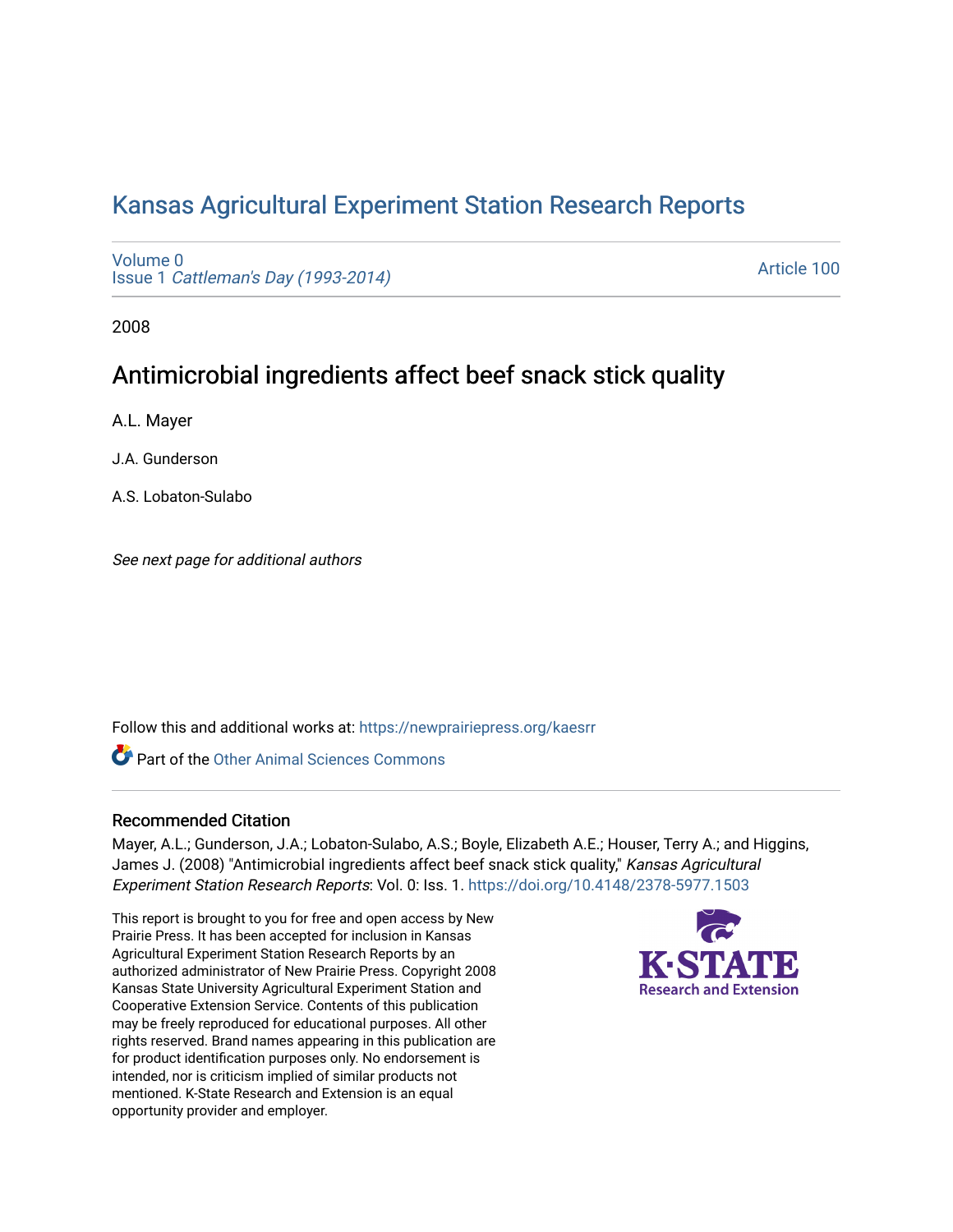## Antimicrobial ingredients affect beef snack stick quality

## **Abstract**

The Centers for Disease Control and Pre- vention estimate that 2,500 people become infected with listerosis each year by consuming food containing Listeria monocytogenes. Certain ready-to-eat meat and poultry products, particularly deli meats and hot dogs, are considered high risk products based on a Listeria risk assessment performed by the Centers for Disease Control and Prevention, the U.S. Food and Drug Administration, and the U.S. Department of Agriculture Food Safety and Inspection Service. Meat and poultry processors use various strategies to minimize L. monocytogenes contamination in ready-toeat products; one strategy is inclusion of antimicrobial ingredients. Meat snacks, including snack sticks, are popular items in the United States; \$3 million of meat snacks were sold in the United States during 2007. However, these snacks typically are not produced with antimicrobial ingredients. Ional2, Ional LC, and PURSAL Opti.Form PD43 are three organic acid salts that can be added to product formulations to limit L. monocytogenes growth. Ional contains buffered sodium citrate, and Ional LC is a combination of buffered sodium citrate and sodium diacetate that is optimized for L. monocytogenes control. Opti.Form contains sodium lactate and sodium diacetate. Inclusion of buffered sodium citrate is limited by the USDA Food Safety and Inspection Service to 1.3% in a formulation, but higher levels might be needed for effective L. monocytogenes control. Our objective was to evaluate quality characteristics and consumer preference of beef snack sticks formulated with these three antimicrobial ingredients.

## Keywords

Cattlemen's Day, 2008; Kansas Agricultural Experiment Station contribution; no. 08-212-S; Report of progress (Kansas State University. Agricultural Experiment Station and Cooperative Extension Service); 995; Beef; Cattle; Snack stick

## Creative Commons License



This work is licensed under a [Creative Commons Attribution 4.0 License](https://creativecommons.org/licenses/by/4.0/).

## Authors

A.L. Mayer, J.A. Gunderson, A.S. Lobaton-Sulabo, Elizabeth A.E. Boyle, Terry A. Houser, and James J. **Higgins**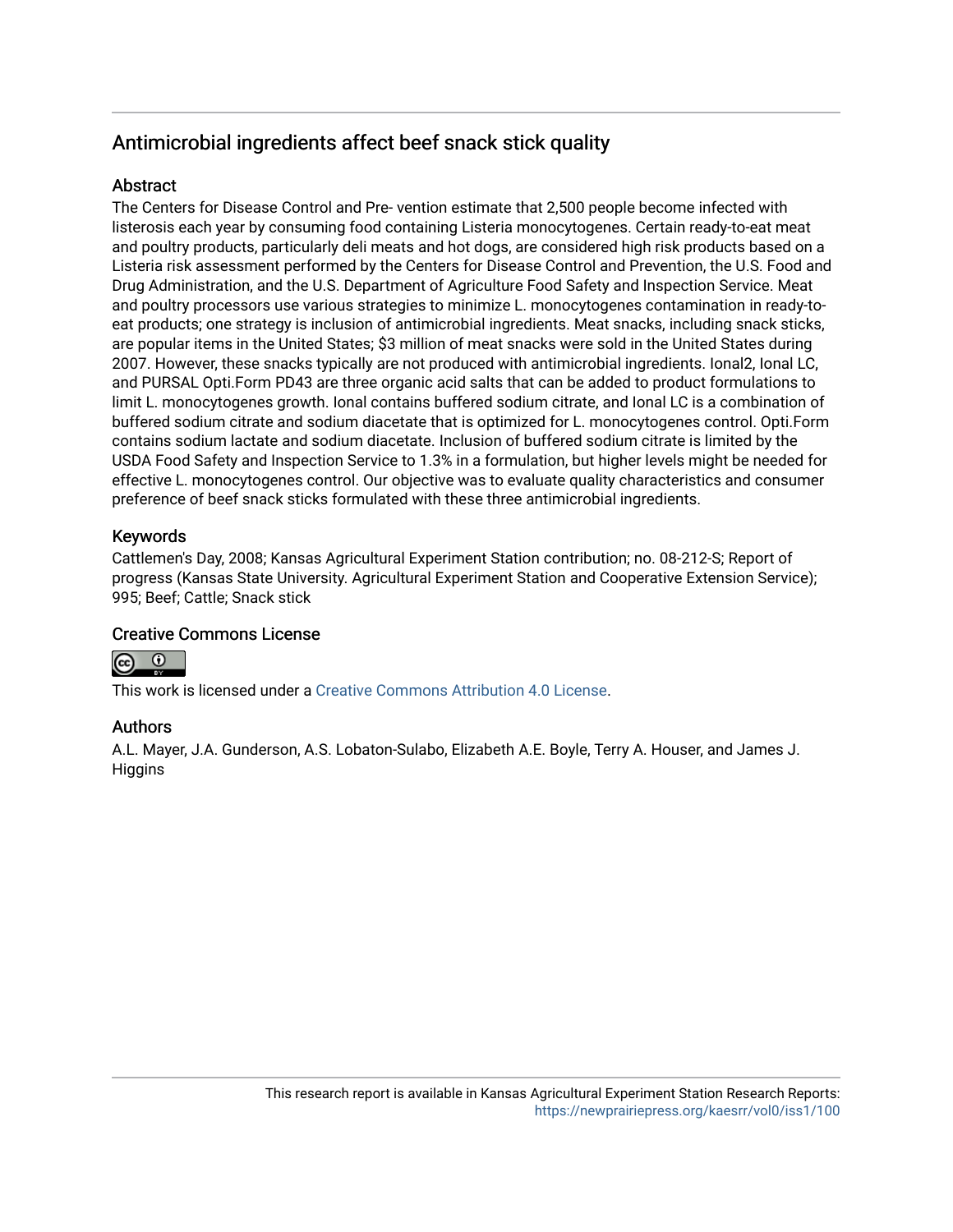#### **ANTIMICROBIAL INGREDIENTS AFFECT BEEF SNACK STICK QUALITY**

*A. L. Mayer, J. A. Gunderson, A. S. Lobaton-Sulabo, E. A. E. Boyle, T. A. Houser, and J. J. Higgins*<sup> $I$ </sup>

#### **Introduction**

The Centers for Disease Control and Prevention estimate that 2,500 people become infected with listerosis each year by consuming food containing *Listeria monocytogenes*. Certain ready-to-eat meat and poultry products, particularly deli meats and hot dogs, are considered high risk products based on a *Listeria* risk assessment performed by the Centers for Disease Control and Prevention, the U.S. Food and Drug Administration, and the U.S. Department of Agriculture Food Safety and Inspection Service.

Meat and poultry processors use various strategies to minimize *L. monocytogenes* contamination in ready-to-eat products; one strategy is inclusion of antimicrobial ingredients. Meat snacks, including snack sticks, are popular items in the United States; \$3 million of meat snacks were sold in the United States during 2007. However, these snacks typically are not produced with antimicrobial ingredients. Ional<sup>2</sup>, Ional LC, and PURSAL Opti.Form  $PD4<sup>3</sup>$  are three organic acid salts that can be added to product formulations to limit *L. monocytogenes* growth. Ional contains buffered sodium citrate, and Ional LC is a combination of buffered sodium citrate and sodium diacetate that is optimized for *L. monocytogenes* control. Opti.Form contains

sodium lactate and sodium diacetate. Inclusion of buffered sodium citrate is limited by the USDA Food Safety and Inspection Service to 1.3% in a formulation, but higher levels might be needed for effective *L. monocytogenes* control. Our objective was to evaluate quality characteristics and consumer preference of beef snack sticks formulated with these three antimicrobial ingredients.

#### **Experimental Procedures**

 Fresh beef trimmings and beef fat obtained from the Kansas State University (KSU) Meat Lab were ground and then blended with a snack stick seasoning and cure salt (6.25% sodium nitrite). Eight treatments were formulated using 2.5% Opti.Form; 1.3, 2.5, or 3.5% Ional; 1.3, 2.5, or 3.5% Ional LC, or no antimicrobial addition (control) based on meat block weight. Meat batter was stuffed into 0.67-inch diameter collagen casings and thermally processed in a commercial smokehouse until the internal product temperature reached 155°F. After cooking, beef sticks were chilled overnight in a cooler and vacuum packaged (day 0). Smokehouse yield for each treatment was calculated  $(100 \times Weight \ of \ thermally)$ processed sticks/Weight of raw sticks). Treatments were replicated on three separate production days.

l

<sup>&</sup>lt;sup>1</sup>Department of Statistics.

 $^{2}$ Ional and Ional LC are registered trademarks of World Technology Ingredients, Inc., Jefferson, GA. <sup>3</sup>PURSAL Opti.Form PD4 is a registered trademark of PURAC America, Inc., Lincolnshire, IL.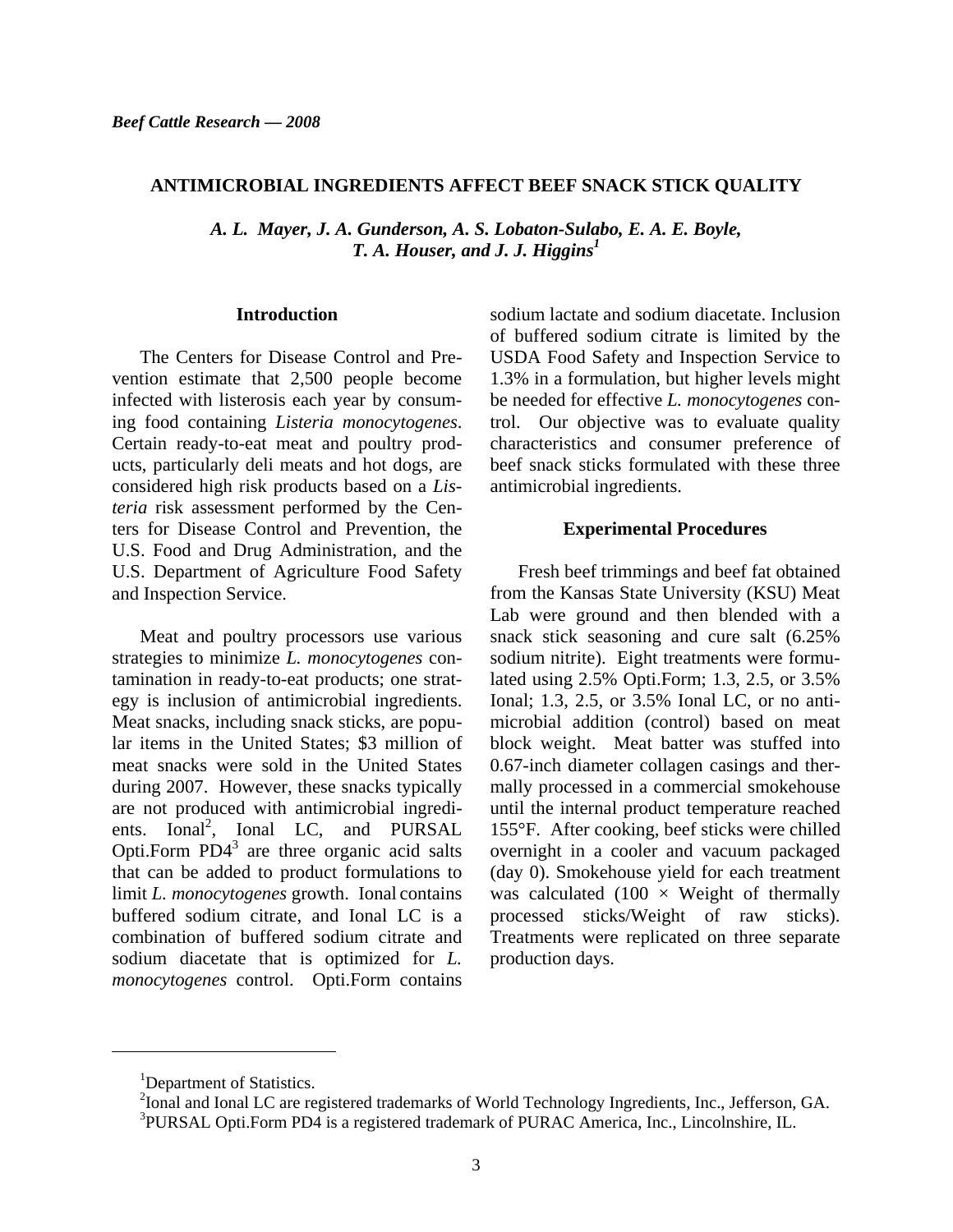Vacuum packaged beef snack sticks were stored up to 112 days in a 34°F walk-in cooler. Moisture, fat, and protein content were analyzed from samples collected on day 0 for each treatment. Water activity and pH levels for each of the eight treatments were determined on days 0, 28, 56, 84, and 112 of storage. Sensory analysis was conducted at the KSU Meat Sensory Lab on day 28 using a trained panel. Twelve panelists rated each treatment for sensory attributes on an eightpoint scale: 1 = not at all salty/biter/sour/ spicy, abundant off flavor, extremely soft/undesirable; 8 = extremely salty/bitter/ sour/spicy, no off flavor, extremely firm/desirable. Warner-Bratzler Shear Force (WBSF) was measured on day 28. On day 30 of storage, 180 consumer panelists ranked snack stick samples for saltiness  $(1 =$  lacking saltiness extremely;  $7 =$  extremely too salty) and overall acceptability  $(1 - \text{display} \text{ex} \text{t} + \text{ex} \text{t})$  $7 =$ like extremely).

### **Results and Discussion**

 Smokehouse yield and WBSF averaged 76.34% and 13.16 lbs., respectively, and were not affected by addition of antimicrobial ingredients (Table 1). Fat, moisture, and protein, were also unaffected by antimicrobial ingredient additional and averaged 23.82%, 44.45%, and 22.94%, respectively.

Use of any of these antimicrobials reduced beef snack stick water activity to 0.923 or less compared with 0.928 for the control. Some strains of *L. monocytogenes* are capable of growing at a water activity of 0.90 under ideal conditions, but most are inhibited from growing at a water activity of 0.92. Reducing water activity in beef snack sticks closer to the minimum for growth in combination with other hurdles makes it more challenging for the organism to grow. Compared with the control, pH level of beef snack sticks declined

with addition of all levels of Ional or Ional LC but not with 2.5% Opti.Form. For both water activity and pH, significant differences (P<0.05) were found for days of storage, but no treatment by day interaction was observed. During storage, overall pH declined from 5.72 on day 0 to 5.48 on day 84. Water activity decreased from 0.917 on day 0 to 0.912 on day 84.

 Trained sensory panelists found beef snack sticks containing a higher percentage of antimicrobial ingredients to be softer and lower in overall acceptability than those containing a lower percentage or no antimicrobial at all. As antimicrobial level increased, perception of snack stick sourness and saltiness also increased. Panelists tended to score snack sticks with a higher percentage of antimicrobial ingredients higher in spice intensity. Bitterness and off-flavor scores of snack sticks containing antimicrobials were similar to the control.

 Consumer panelists found the control beef snack sticks to be less salty than those with added ingredients, and perceptions of saltiness increased as antimicrobial level increased. Beef snack sticks containing 2.5 and 3.5% Ional were perceived to be the most salty. Snack sticks containing 3.5% Ional and Ional LC were ranked lowest in overall consumer acceptability, while sticks formulated with 1.3% Ional were the most acceptable. Consumers' perceptions of saltiness and overall acceptability had an inverse relationship.

### **Implications**

 Incorporating currently approved levels (1.3% Ional and Ional LC) of some antimicrobial ingredients into beef snack sticks can enhance consumer acceptability of beef snack sticks without reducing yield and impart a slightly tangier flavor to the product**.**